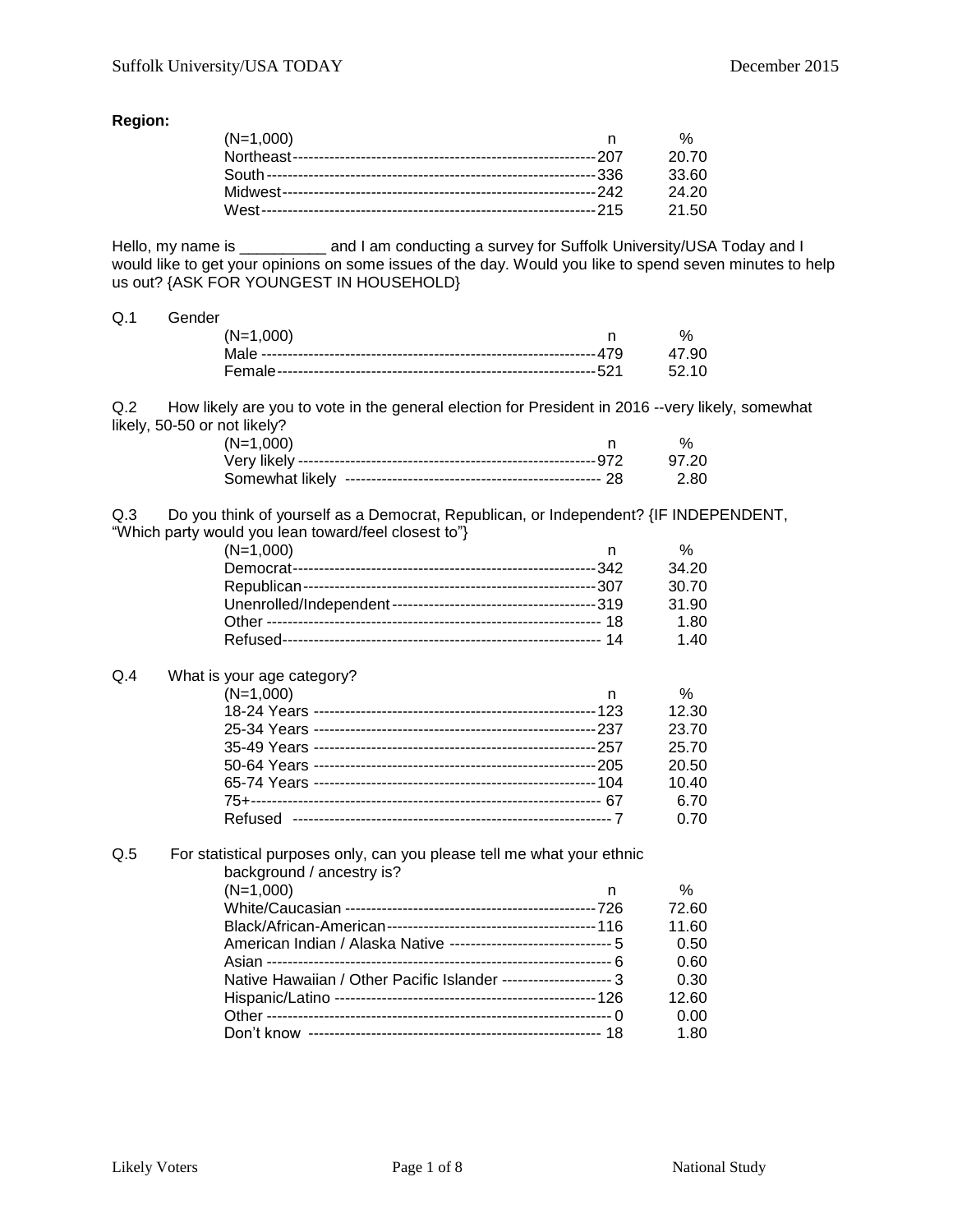#### 6. Do you feel the country is headed in the right direction or is on the wrong track? (N=1,000) n % Right Direction ---------------------------------------------------218 21.80 Wrong Track -----------------------------------------------------636 63.60 Undecided --------------------------------------------------------146 14.60

7. Do you approve or disapprove of the way Barack Obama is handling his job as president? (N=1,000) n % Approve------------------------------------------------------------439 43.90 Disapprove -------------------------------------------------------495 49.50 Undecided --------------------------------------------------------- 66 6.60

### {FOR Q3}

8. Earlier you said you think of yourself as a/an {insert party}. Thinking about the upcoming presidential primaries and caucuses early next year, do you think you will vote/lean toward voting in your state's Democratic contest, Republican contest, or do you think you will skip the primary season and just vote next November?

| $(N=1,000)$                                                    | %     |
|----------------------------------------------------------------|-------|
| Vote in Democratic primary/caucus--------------------------363 | 36.30 |
| Vote in Republican primary/caucus--------------------------357 | 35.70 |
| Skip Primaries/caucuses. Vote in November. ----------- 183     | 18.30 |
|                                                                | 9.20  |
|                                                                | 0.50  |

#### {FOR 8.1}

9. If the *Democratic* Primary for President was held today, and the candidates were {RANDOMIZE} Hillary Clinton, Martin O'Malley, or Bernie Sanders, for whom would you vote or lean toward?

| $(N=363)$ | %     |
|-----------|-------|
|           | 56.20 |
|           | 3.58  |
|           | 28.65 |
|           | 0.28  |
|           | 11.29 |

#### {FOR 8.2}

10. If the *Republican* Primary for President of the United States were held today, who would be your first choice to win the Republican nomination? {RANDOMIZE LIST} (READ LIST)

| n | ℅     |
|---|-------|
|   | 4.20  |
|   | 10.36 |
|   | 1.68  |
|   | 16.53 |
|   | 0.84  |
|   | 0.00  |
|   | 0.00  |
|   | 1.40  |
|   | 1.68  |
|   | 0.00  |
|   | 2.24  |
|   | 15.69 |
|   | 0.84  |
|   | 27.45 |
|   | 0.28  |
|   | 16.81 |
|   |       |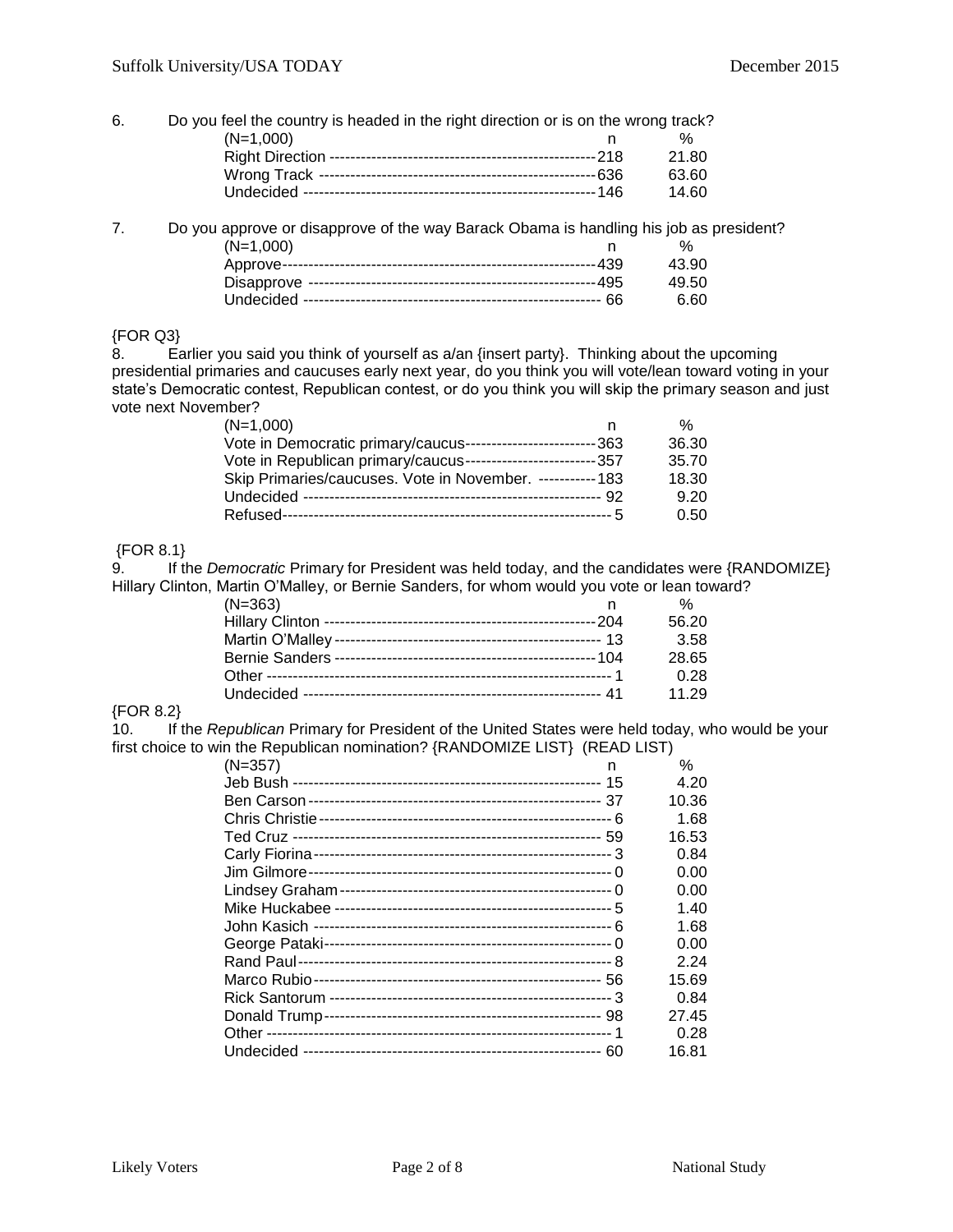{FROM Q10, exclude answer from Q10 as an option, respondents must pick another candidate}

| 11. | Who would be your second choice? (RANDOMIZE LIST) (RE-READ LIST) |       |  |
|-----|------------------------------------------------------------------|-------|--|
|     | $(N=297)$<br>n                                                   | $\%$  |  |
|     |                                                                  | 5.05  |  |
|     |                                                                  | 13.47 |  |
|     |                                                                  | 4.04  |  |
|     |                                                                  | 21.89 |  |
|     |                                                                  | 3.37  |  |
|     |                                                                  | 0.00  |  |
|     |                                                                  | 0.00  |  |
|     |                                                                  | 6.40  |  |
|     |                                                                  | 5.72  |  |
|     |                                                                  | 0.34  |  |
|     |                                                                  | 2.36  |  |
|     |                                                                  | 15.49 |  |
|     |                                                                  | 0.00  |  |
|     |                                                                  | 13.13 |  |
|     |                                                                  | 0.34  |  |
|     |                                                                  | 8.42  |  |

# [FOR 10.14 ONLY}<br>12. Earlier you :

Earlier you said your first choice in the Republican Primary is Donald Trump. If Donald Trump runs as an independent candidate – not as a Republican - would you still vote for him?

| $(N=98)$ |       |
|----------|-------|
|          | 68.37 |
|          | 18.37 |
|          | 11.22 |
|          | 2.04  |
|          |       |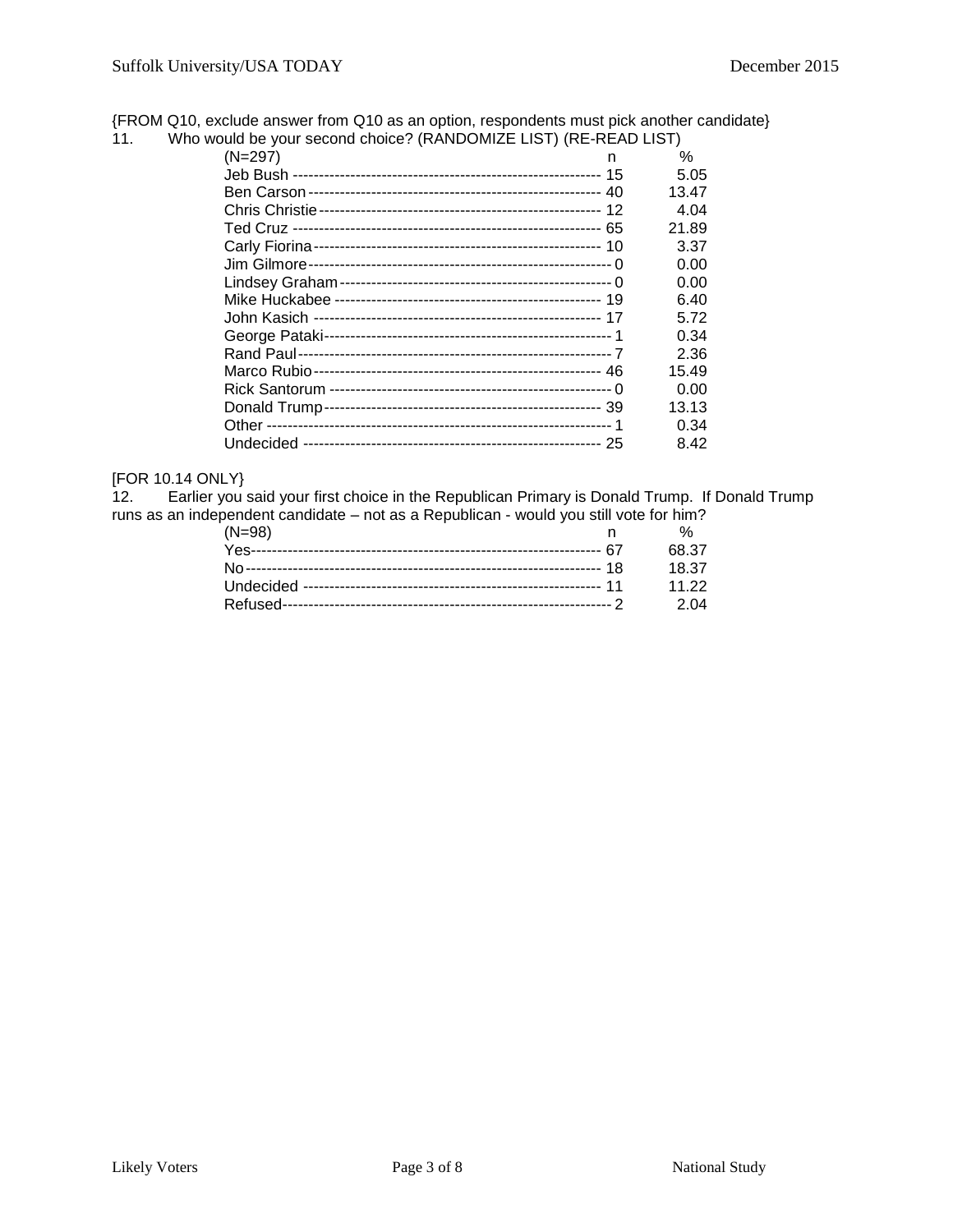Great, I am going to read you a short list of individuals and for each, please tell me if your opinion of them is generally favorable or generally unfavorable. If you are undecided or if you have never heard of someone, just tell me that. First take Barack Obama. Is your opinion of Barack Obama generally favorable or generally unfavorable? (RANDOMIZE 14-22)

| $(N=1,000)$                  | <b>NEVER HEARD</b> | <b>FAVORABLE</b> | <b>UNFAVORABLE</b> | <b>HOF/UNDECIDED</b> |
|------------------------------|--------------------|------------------|--------------------|----------------------|
| 13. Barack Obama             | 2                  | 484              | 487                | 27                   |
|                              | 0.20               | 48.40            | 48.70              | 2.70                 |
| 14. Hillary Clinton          | 1                  | 385              | 540                | 74                   |
|                              | 0.10               | 38.50            | 54.00              | 7.40                 |
| 15. Jeb Bush                 | 7                  | 283              | 565                | 145                  |
|                              | 0.70               | 28.30            | 56.50              | 14.50                |
| 16. Ted Cruz                 | 48                 | 341              | 428                | 183                  |
|                              | 4.80               | 34.10            | 42.80              | 18.30                |
| 17. Ben Carson               | 38                 | 391              | 422                | 149                  |
|                              | 3.80               | 39.10            | 42.20              | 14.90                |
| 18. Carly Fiorina            | 65                 | 311              | 422                | 202                  |
|                              | 6.50               | 31.10            | 42.20              | 20.20                |
| 19. Marco Rubio              | 45                 | 405              | 362                | 188                  |
|                              | 4.50               | 40.50            | 36.20              | 18.80                |
| 20. Bernie Sanders           | 36                 | 381              | 407                | 176                  |
|                              | 3.60               | 38.10            | 40.70              | 17.60                |
| 21. Donald Trump             | 2                  | 303              | 600                | 95                   |
|                              | 0.20               | 30.30            | 60.00              | 9.50                 |
| 22. Government in Washington | 6                  | 126              | 727                | 141                  |
|                              | 0.60               | 12.60            | 72.70              | 14.10                |

23. What do you think is the most important issue facing the next president? {Randomize}

| $(N=1,000)$ | n | $\%$  |
|-------------|---|-------|
|             |   | 6.80  |
|             |   | 1.20  |
|             |   | 19.00 |
|             |   | 3.60  |
|             |   | 4.40  |
|             |   | 6.30  |
|             |   | 1.40  |
|             |   | 6.20  |
|             |   | 2.80  |
|             |   | 37.10 |
|             |   | 5.00  |
|             |   | 0.20  |
|             |   | 6.00  |

24. Do you think federal funding for Planned Parenthood should be eliminated – yes or no?

| $(N=1,000)$ |       |
|-------------|-------|
|             | 32.70 |
|             | 57.90 |
|             | 8.90  |
|             | O 50  |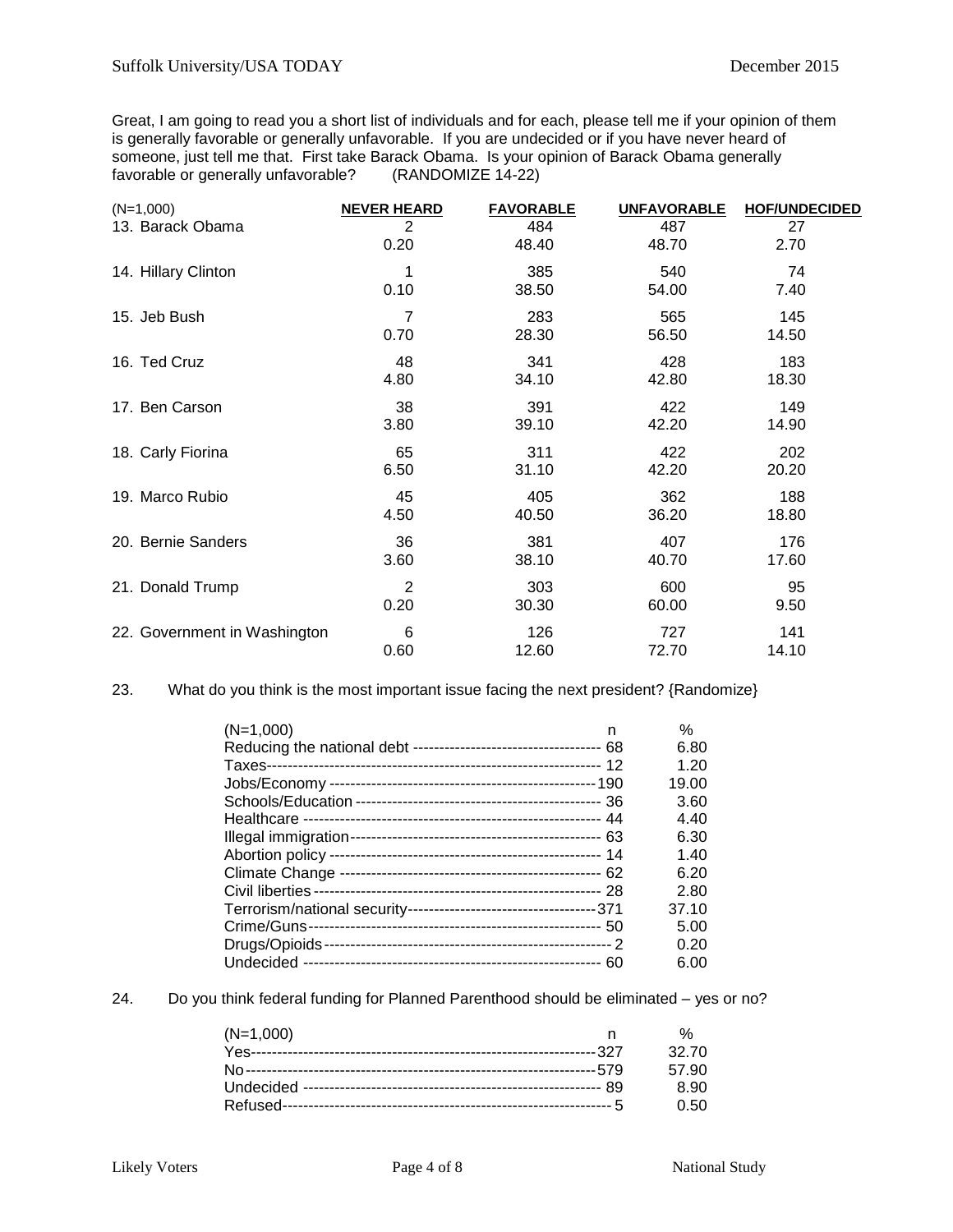{FOR 14.3 AND 21.3} Earlier you said you had an unfavorable opinion of both {ROTATE} Donald Trump and Hillary Clinton. Who do you DISLIKE more – {ROTATE} Trump or Clinton?

| $(N=211)$                                                         | %     |
|-------------------------------------------------------------------|-------|
| DISLIKE Hillary Clinton more --------------------------------- 95 | 45.02 |
| DISLIKE Donald Trump more ---------------------------------- 88   | 41 71 |
|                                                                   | 12.80 |
|                                                                   | 0.47  |

26. Who do you think would do a better job dealing with ISIS - {ROTATE} Donald Trump or Hillary Clinton?

| $(N=1,000)$ | %     |
|-------------|-------|
|             | 44.10 |
|             | 44.40 |
|             | 10.20 |
|             | 1.30  |

I'm going to run Democrat Hillary Clinton aginst the top four polled Republicans and for each, please tell me if you would vote for Clinton or the Republican I name. Let's start with {RANDOMIZE Q27-30}:

| 27. | Democrat Hillary Clinton versus Republican Donald Trump? |       |
|-----|----------------------------------------------------------|-------|
|     | $(N=1,000)$<br>n                                         | $\%$  |
|     |                                                          | 47.50 |
|     |                                                          | 44.20 |
|     |                                                          | 7.00  |
|     |                                                          | 1.30  |
|     |                                                          |       |
| 28. | Democrat Hillary Clinton versus Republican Marco Rubio?  |       |
|     | $(N=1,000)$<br>n                                         | %     |
|     |                                                          | 44.50 |
|     |                                                          | 47.80 |
|     |                                                          | 7.30  |
|     |                                                          | 0.40  |
| 29. | Democrat Hillary Clinton versus Republican Ben Carson?   |       |
|     | $(N=1,000)$<br>n                                         | $\%$  |
|     |                                                          | 46.00 |
|     |                                                          | 45.10 |
|     |                                                          | 7.80  |
|     |                                                          | 1.10  |
|     |                                                          |       |
| 30. | Democrat Hillary Clinton versus Republican Ted Cruz?     |       |
|     | $(N=1,000)$<br>n                                         | %     |
|     |                                                          | 46.90 |
|     |                                                          | 45.10 |
|     |                                                          | 7.10  |
|     |                                                          | 0.90  |
|     |                                                          |       |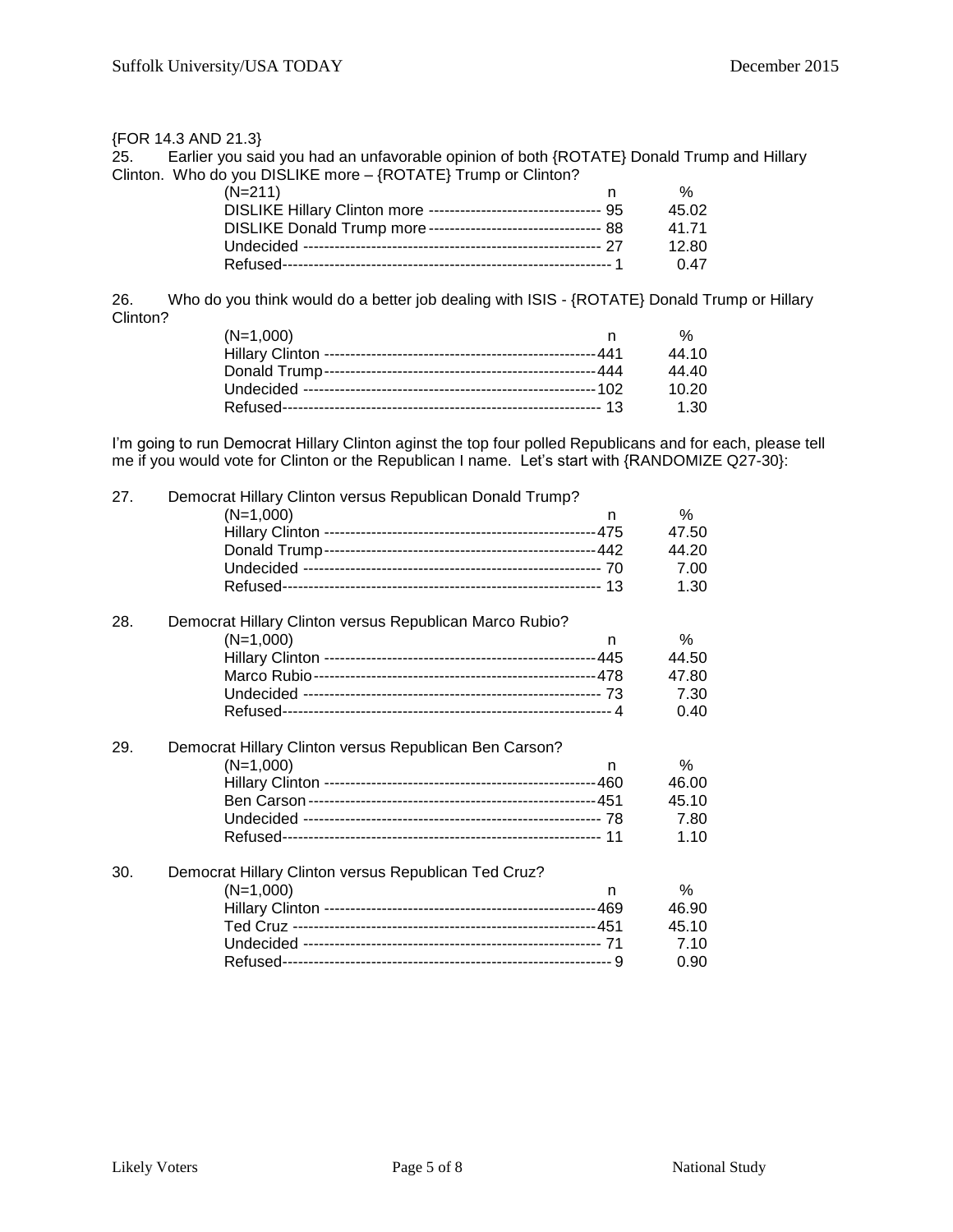31. Please tell me if you strongly agree, agree, disagree, or strongly disagree with the following statement: "Next November's election boils down to whether or not we want to continue Barack Obama's policies for an additional four years."

|       | %     |
|-------|-------|
| -215  | 21.50 |
| .221  | 22.10 |
| --242 | 24.20 |
| 266 · | 26.60 |
| 56    | 5.60  |
|       | 0.00  |
|       |       |

I'm going to read you two statements about a topic. Please tell me which statement comes closest to your own view:

# {RANDOMIZE Q32-Q36}

| 32. | Here are two statements about how you approach picking the next president. Which comes       |    |       |
|-----|----------------------------------------------------------------------------------------------|----|-------|
|     | closest to your own view? {ROTATE}                                                           |    |       |
|     | $(N=1,000)$                                                                                  | n. | %     |
|     | Statement X: "The problems the United States faces are so serious                            |    |       |
|     | that it's important to elect a president who has experience in                               |    |       |
|     |                                                                                              |    | 51.50 |
|     | Statement Y: "The problems the United States faces are so serious                            |    |       |
|     | that it's time to elect an outsider as president who can bring a fresh                       |    |       |
|     |                                                                                              |    | 35.70 |
|     |                                                                                              |    | 12.80 |
|     |                                                                                              |    |       |
| 33. | Here are two statements about how a president should govern. Which comes closest to your     |    |       |
|     | own view? {ROTATE}                                                                           |    |       |
|     | $(N=1,000)$                                                                                  | n. | %     |
|     | Statement X: "The next president should be willing to compromise to                          |    |       |
|     | get some things done, even if it means giving in on some things he                           |    |       |
|     |                                                                                              |    | 63.50 |
|     | Statement Y: "The next president should stand firm on principle, even                        |    |       |
|     |                                                                                              |    | 28.30 |
|     |                                                                                              |    | 8.20  |
|     |                                                                                              |    |       |
| 34. | Here are two statements about terrorism. Which comes closest to your own view? {ROTATE}      |    |       |
|     | $(N=1,000)$                                                                                  | n  | %     |
|     | Statement X: "The U.S. Government should do what it can to prevent                           |    |       |
|     |                                                                                              |    |       |
|     | terrorism at home, but attacks like those in Paris are just part of the                      |    |       |
|     |                                                                                              |    | 29.30 |
|     | Statement Y: "By taking strong action against terrorism at home, the                         |    |       |
|     | U.S. Government can prevent attacks like those in Paris." ----------------------- 596        |    | 59.60 |
|     |                                                                                              |    | 11.10 |
|     |                                                                                              |    |       |
| 35. | Here are two statements about the recent shooting at a Planned Parenthood Clinic in Colorado |    |       |
|     | Springs. Which comes closest to your own view? {ROTATE}                                      |    |       |
|     | $(N=1,000)$                                                                                  | n. | %     |
|     | Statement X: "Heated political rhetoric about Planned Parenthood and                         |    |       |
|     | abortion bear some of the responsibility for what happened." ------------------457           |    | 45.70 |
|     | Statement Y: "The event was a random act of violence and not                                 |    |       |
|     |                                                                                              |    | 35.70 |
|     |                                                                                              |    | 18.60 |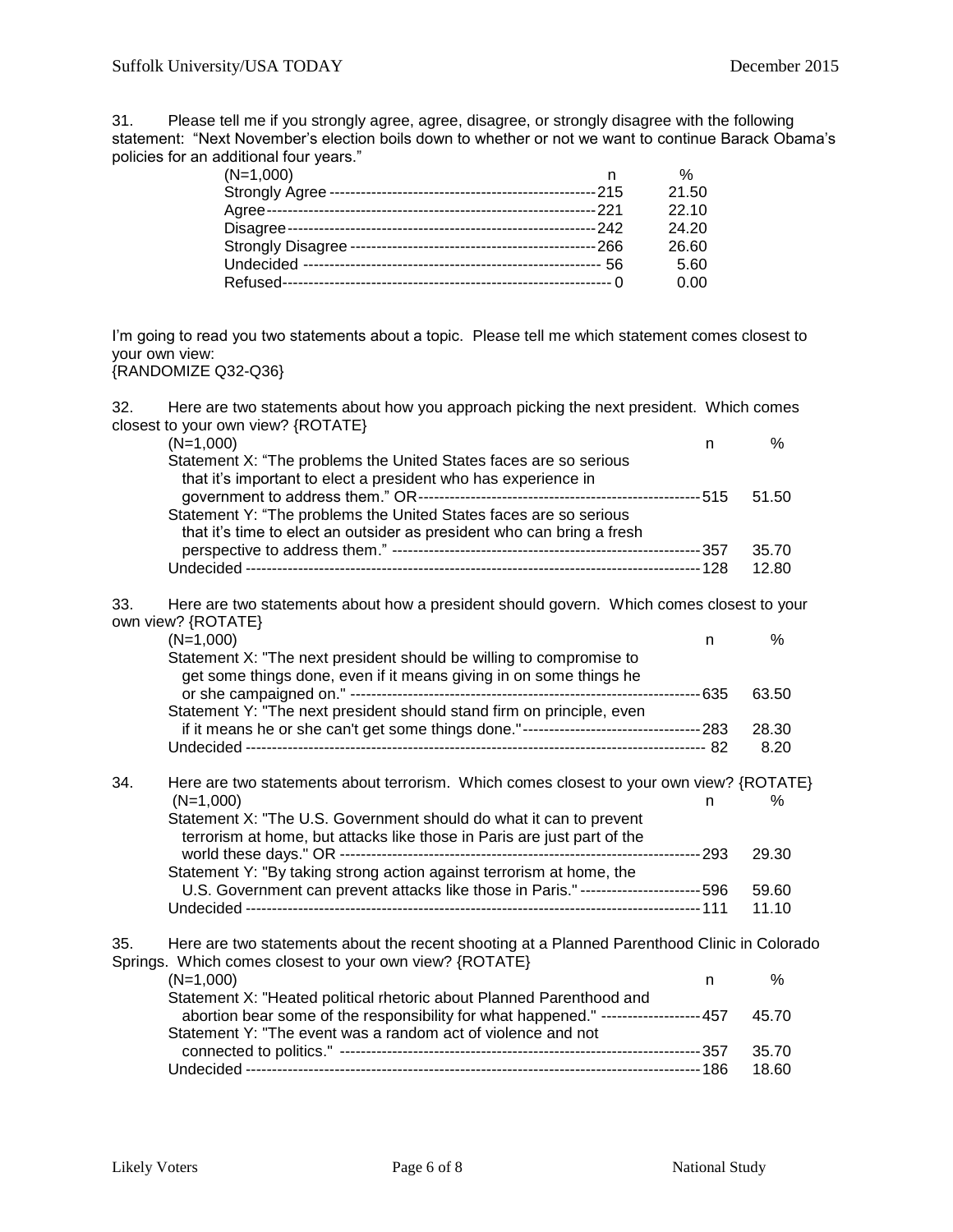36. Here are two statements about jobs and income inequality. Which comes closest to your own view?

| $(N=1,000)$                                                                                                                              | $\%$  |
|------------------------------------------------------------------------------------------------------------------------------------------|-------|
| Statement X: "Market forces and economic cycles determine things<br>like the availability of jobs and income inequality, and there's not | 28.90 |
| Statement Y: "The U.S. Government can do a lot more to create jobs<br>and reduce income inequality, regardless of market forces and      |       |
|                                                                                                                                          | 61.10 |
|                                                                                                                                          | 10.00 |

37. Do the two major parties – Democrat & Republican - do a good job of representing Americans' political views, or do you think a third party or multiple parties is necessary?

| $(N=1,000)$                                    | %     |
|------------------------------------------------|-------|
| Two parties - Democrat and Republican are good |       |
|                                                | 37.10 |
|                                                | 27.60 |
|                                                | 22.80 |
|                                                | 12.50 |

38. How would you describe your own political viewpoint – very liberal, liberal, moderate, conservative, very conservative? {ROTATE .1-.5 ASCENDING TO DESCENDING}(READ LIST)

|     | $(N=1,000)$                                                                         | n  | %           |
|-----|-------------------------------------------------------------------------------------|----|-------------|
|     |                                                                                     |    | 5.20        |
|     |                                                                                     |    | 18.90       |
|     |                                                                                     |    | 32.80       |
|     |                                                                                     |    | 24.30       |
|     |                                                                                     |    | 12.90       |
|     | Other {Respondent Specifies} -------------------------------- 25                    |    | 2.50        |
|     |                                                                                     |    | 3.40        |
| 39. | What TV news or commentary source do you trust the most?<br>{RANDOMIZE 39.1 - 39.8} |    | (READ LIST) |
|     | $(N=1,000)$                                                                         | n. | ℅           |
|     |                                                                                     |    | 14.90       |
|     |                                                                                     |    | 7.70        |
|     |                                                                                     |    | 26.80       |
|     |                                                                                     |    | 6.00        |
|     |                                                                                     |    | 5.80        |
|     |                                                                                     |    | 8.00        |
|     |                                                                                     |    | 2.00        |
|     |                                                                                     |    | 2.10        |
|     |                                                                                     |    | 26.70       |

#### **THE FINAL QUESTIONS WILL HELP US CLASSIFY YOUR ANSWERS WITH OTHERS TAKING THE SURVEY**

| 40. | What is your annual household income? |       |
|-----|---------------------------------------|-------|
|     | $(N=1,000)$<br>n                      | $\%$  |
|     |                                       | 8.20  |
|     |                                       | 19.20 |
|     |                                       | 17.10 |
|     |                                       | 16.30 |
|     |                                       | 14.40 |
|     |                                       | 10.80 |
|     |                                       | 14.00 |